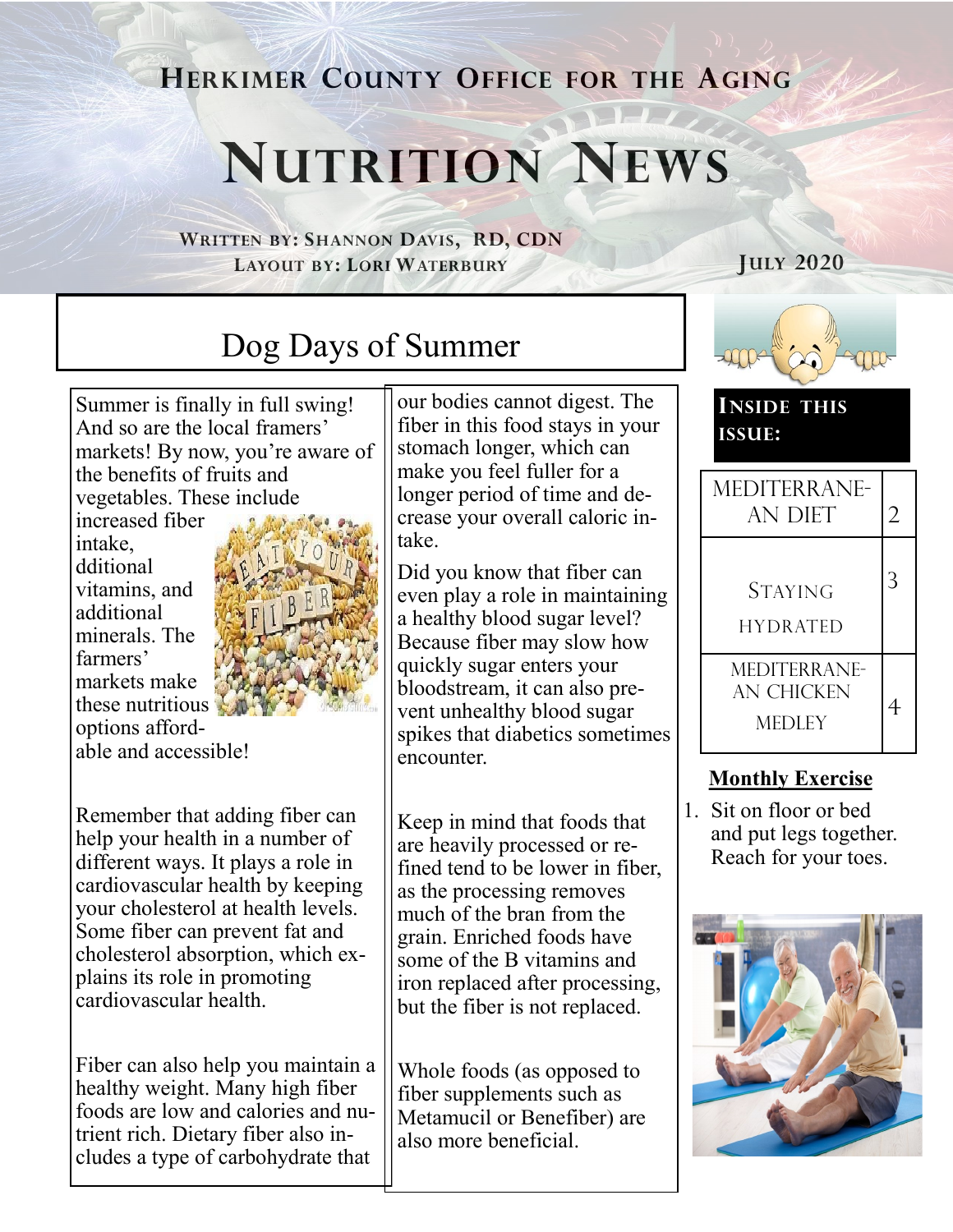Remember to increase your fluid intake when increasing fiber intake.

Fruits and vegetables are the foundation of the Mediterranean Diet. A recently published article discusses some criticisms of this diet. Are these criticisms valid?

The Mediterranean Diet was named the "Best Overall Diet" in 2019 by U.S, News and World Report. In addition to a reduced

risk of chronic diseases such as Mediterranean diabetes, hypertension, and certain cancers, researchers have found that people that follow a Mediterranean diet have a reduced



risk of anxiety and depression, improved quality of life in adults with Type I diabetes, and a lower risk of Crohn's disease. So what are the critics suggesting??

The first criticism is that the Mediterranean diet isn't affordable. This is in part due to the cost of fresh fruits and vegetables. With the farmers' markets booming, now is the perfect time to try to incorporate ore fresh produce. Animal products tend to be ore expensive and since the Mediterranean diet doesn't put a great deal of emphasis on animal products, the cost should be reasonable and feasible for most Americans.

The second criticism is that liquid oils, even olive oil, are unhealthy. While it's true that olive oil is pure fat, it does have nutritional value. Olive oil is rich in monounsaturated

fatty acids, which contribute to heart health. It's also important to acknowledge that we are not drinking a glass of olive oil. We may use it to roast or sauté vegetables, but in small amounts, olive oil can be beneficial to your health.

Lastly, there is a criticism that says that the Mediterranean diet is all about pasta, and we shouldn't eat pasta. While pasta is a staple in some countries that follow this diet, it isn't the only starch used. Among those countries that do use it, most of them cook their pasta al dente, which means it is still firm when you bite into it. When pasta is cooked al dente, it has a relatively low glycemic index (meaning it won't raise your blood sugar as dramatically as other higher glycemic index foods). And any food in moderation is not off limits!

Here's a brief recap of the guidelines for a Mediterranean diet. Focus on vegetables, fruits, nuts, seeds, legumes, potatoes, whole grains, breads, herbs, spices, fish, seafood, and extra virgin olive oil. Eat poultry, eggs, cheese, and yogurt in moderation. Try to avoid sugar sweetened beverages, added sugars, processed meat, refined grains, refined oils, and other highly processed foods.

Water is the preferred beverage on the Mediterranean diet. This diet does include, however, moderate amounts of red wine. The recommended amount is about one glass a day. Coffee and tea are also acceptable.

Lastly, it is important to mention that there really is no need to count calories or track macronutrients (such as protein, fat, and carbs) on the Mediterranean diet. This simple approach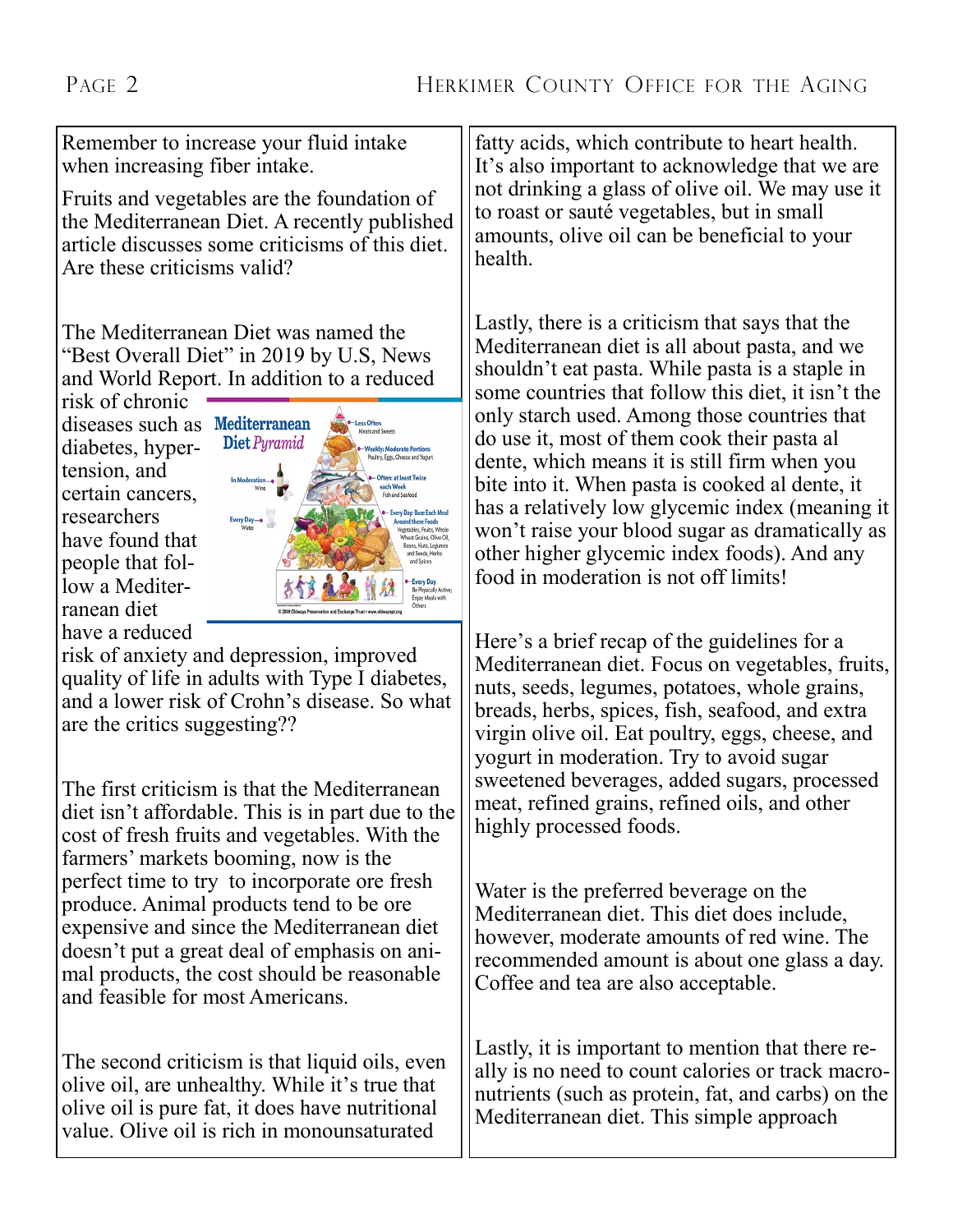works because of the foods that are emphasized while consuming this diet.

Heat and humidity bring an increase in the number of cases of dehydration that are seen every day in hospitals around the country. It is extra important in the hot weather to remember to stay adequately hydrated. It's also important to remember that thirst is not always a good indicator of whether you have had enough to drink or not.

Most healthy adults need around 2000 ml of fluid every day. That is the equivalent of eight 8 ounce glasses of fluid a day. Keep in mind that it isn't only limited to water. It can be milk, juice, iced tea– even Jell-O! Anything that would turn into a liquid at room temperature is considered a fluid. Because of this rule, soups, ice cream, and popsicles can also be counted toward meeting your fluid goal.

As we age, our sense of thirst decreases. But our need for fluid remains fairly stable. Therefore, it is important to be conscious of how much fluid you take in in a day. Even before dehydration sets in, being "dry" can cause a number of problems. It can create bowel issues and can cause headaches. More severe dehydration can also cause an intense nausea, which in turn may make it difficult to take in liquids by mouth. You can see how easily you can be caught up in a vicious cycle!

Other signs and symptoms to be aware of include dark colored urine, less frequent urinations, fatigue, dizziness, and confusion. Your risk of dehydration also increases when you have a fever. It can also increase during times of excessive sweating, such as during or after an intense exercise regime. Having uncontrolled diabetes or kidney disease also puts you at increased risk of dehydration.

There are some easy ways to increase your fluid intake, especially during the summer. As we already mentioned, fruits and vegetables are abundant at this time of year in upstate New York. Try making your own flavored waters with the different produce options that are available. Adding sparkling water or seltzer can make a light and refreshing spritzer to beat the heat with. It can be as simple as putting fresh fruit in a large canister of water and leaving it in the refrigerator. Try strawberries, raspberries, blueberries, or even cucumbers for starters. Different combinations are endless!

You can also pick up an infuser. This is a special cup that has a container for fresh fruit that will be leaked into the water, creating a flavored drink. Generally, the longer the fruit or vegetables soak in the water, the stronger the flavor.

Even if you don't like flavored water, increasing your intake of fresh fruits and vegetables will increase your fluid intake. Some foods are more beneficial than others– for instance, cucumbers and watermelon are greater than 90% water! As a rule of thumb, eating a well balanced diet including fruits and vegetables can add an additional 300 to 400 ml of water each day. That is equivalent to 11 fluid ounces or almost a cup and a half of fluid each day !